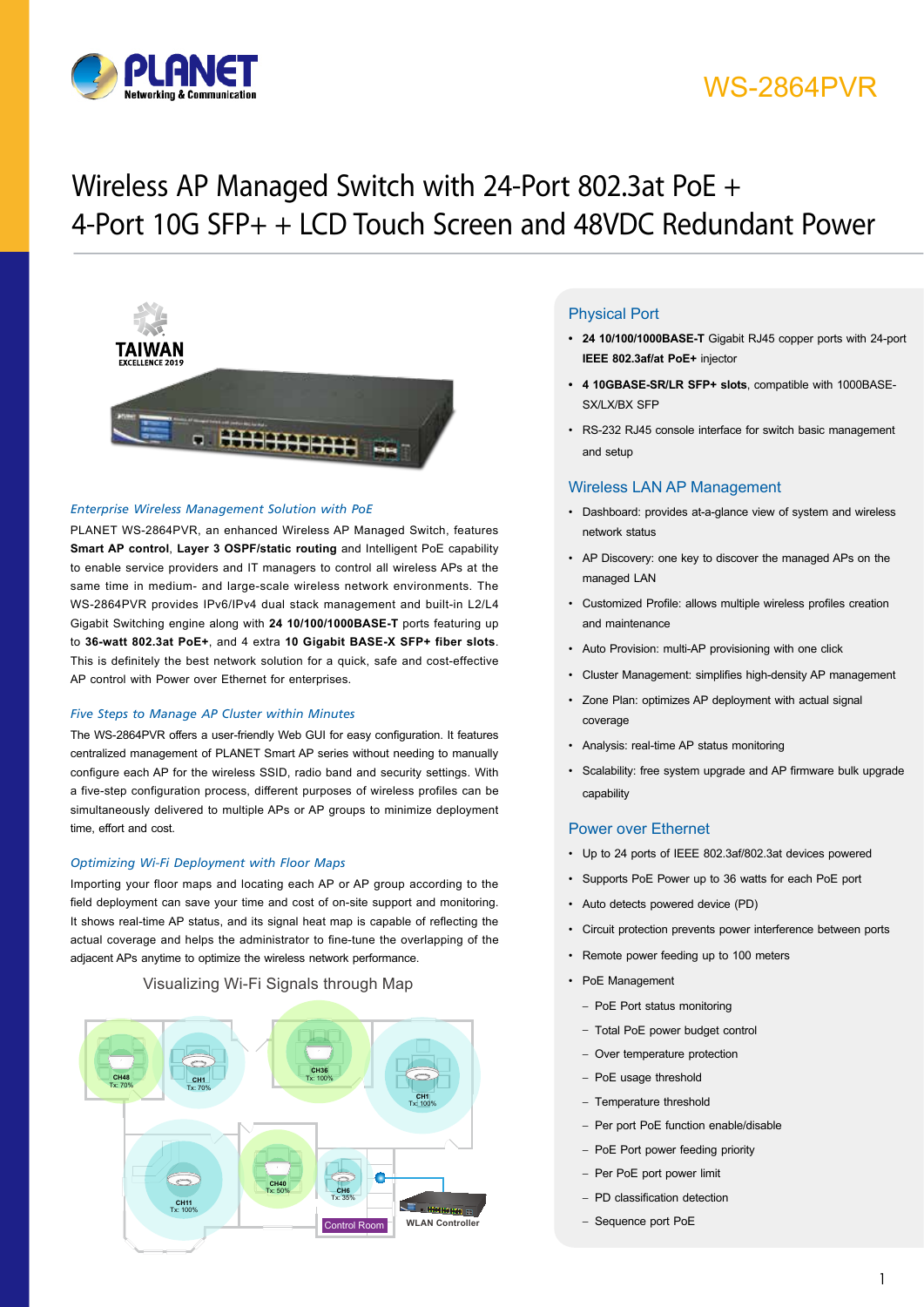

#### *Maximal Scalability and Compatibility with Various Smart APs*

To fulfill various business needs, the WS-2864PVR provides a maximum scalability and is compatible with over 10 models of Smart APs from indoor to outdoor series including ceiling-mount, wall-mount, in-wall, industrial, singleband, dual-band and high-power access points which are able to adapt to different environments.

## Scalability and Compatibility



#### *Smart and Intuitive LCD Control*

The intuitive touch panel of the WS-2864PVR with PLANET unique Smart LCD design greatly facilitates the Ethernet PoE PD management of largescale networks of enterprises, hotels, shopping malls, government buildings and other public areas. With the configurable LCD control, the administrator performs IP configurations, PoE, hardware management, system status monitoring and basic diagnostic test without logging on to the web interface, thus making the management of the system more efficient.





#### *10Gbps Ethernet Uplink for High-volume Transmission*

The WS-2864PVR provides greater bandwidth and powerful processing capacity. The WS-2864PVR offers a maximum **40Gbps** uplink bandwidth through the four 10Gbps SFP+ ports. In addition, the administrator can flexibly choose the suitable SFP/SFP+ transceiver according to the transmission distance or the transmission speed required to extend the network efficiently.



### Layer 2 Features

- • Prevents packet loss with back pressure (half-duplex) and IEEE 802.3x pause frame flow control (full-duplex)
- • High performance of Store-and-Forward architecture and runt/ CRC filtering eliminates erroneous packets to optimize the network bandwidth
- • Storm Control support
	- Broadcast/Multicast/Unknown unicast
- • Supports **VLAN**
	- IEEE 802.1Q tagged VLAN
	- Up to 255 VLANs groups, out of 4095 VLAN IDs
	- Supports provider bridging (VLAN Q-in-Q, IEEE 802.1ad)
	- Private VLAN Edge (PVE)
	- Protocol-based VLAN
	- MAC-based VLAN
	- $-$  Voice VI AN
- • Supports Spanning Tree Protocol
	- IEEE 802.1D Spanning Tree Protocol
	- IEEE 802.1w Rapid Spanning Tree Protocol
	- IEEE 802.1s Multiple Spanning Tree Protocol, spanning tree by VLAN
	- BPDU Guard
- • Supports **Link Aggregation**
	- 802.3ad Link Aggregation Control Protocol (LACP)
	- Cisco ether-channel (static trunk)
	- Maximum 14 trunk groups, up to 4 ports per trunk group
	- Up to 80Gbps bandwidth (full duplex mode)
- • Provides port mirror (many-to-1)
- Port mirroring to monitor the incoming or outgoing traffic on a particular port
- • Loop protection to avoid broadcast loops
- • Supports ERPS (Ethernet Ring Protection Switching)

## Layer 3 IP Routing Features

- • Supports maximum 128 static routes and route summarization
- • IP dynamic routing protocol supports OSPFv2
- • Routing interface provides per VLAN routing mode

#### Quality of Service

- • Ingress Shaper and Egress Rate Limit per port bandwidth control
- • 8 priority queues on all switch ports
- • Traffic classification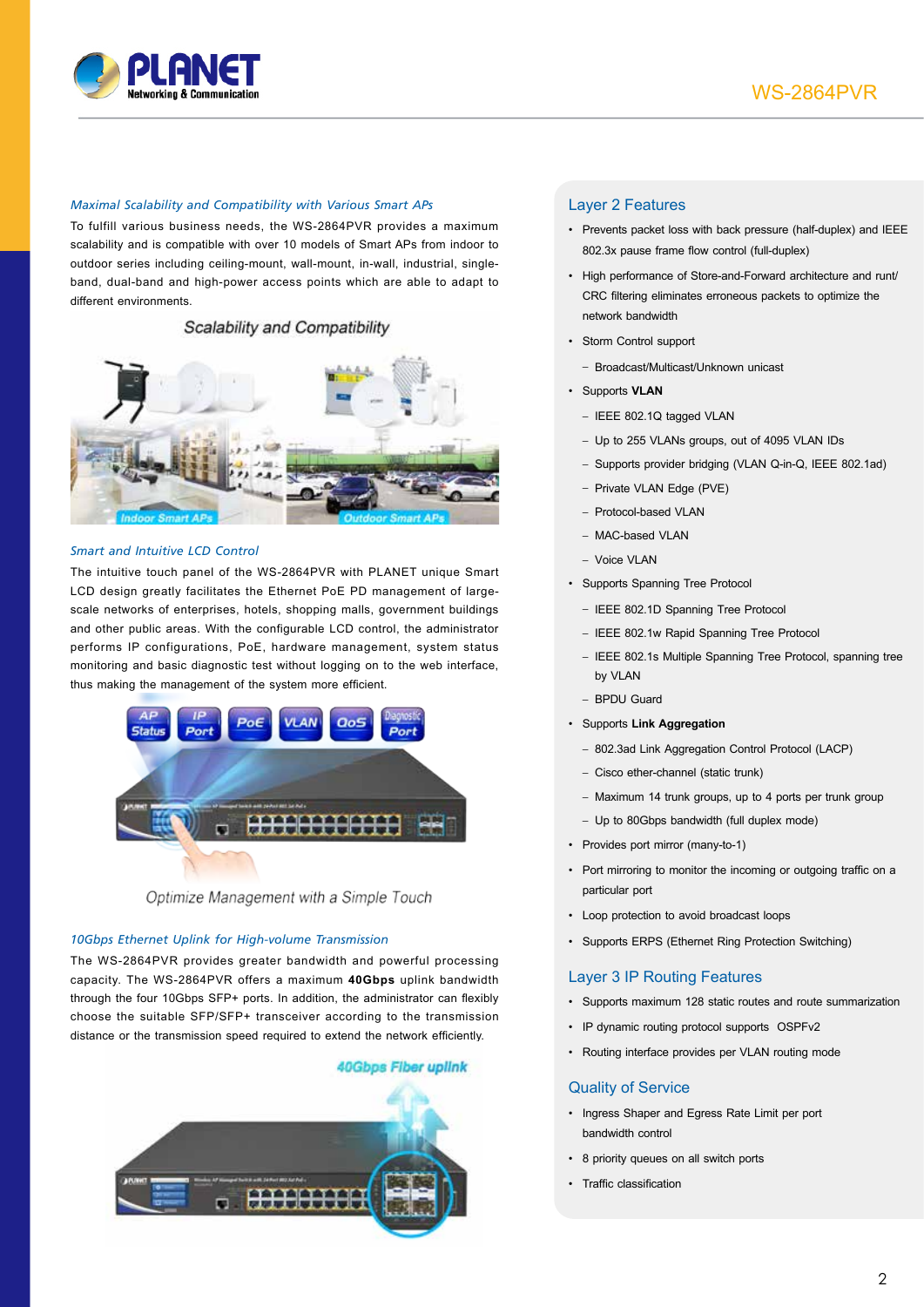

#### *Unique PoE Management Features*

The WS-2864PVR has a built-in L2/L4 Gigabit Switching engine and 24 10/100/1000BASE-T ports featuring 36-watt 802.3at PoE+, with a total power budget of up to 400W for different kinds of PoE applications. It perfectly meets the power requirements of PoE Wi-Fi access points including dual-band or outdoor high-power AP/CPE with high power consumption. As a managed PoE switch for stable and reliable wireless AP operation, the WS-2864PVR features the following intelligent PoE management functions:

- PD alive check
- Scheduled power recycling
- PoE schedule
- PoE usage monitoring

#### *Layer 3 Routing Support*

The WS-2864PVR enables the administrator to conveniently boost network efficiency by configuring Layer 3 IPv4/IPv6 VLAN static routing manually, and the **OSPFv2** (Open Shortest Path First) settings automatically. The OSPF is an interior dynamic routing protocol for autonomous system based on link state. The protocol creates a database for link state by exchanging link states among Layer 3 switches, and then uses the Shortest Path First algorithm to generate a route table based on that database.

#### *IPv4/IPv6 Dual Stack Management Network*

The WS-2864PVR offers IPv4/IPv6 VLAN routing feature which allows to crossover different VLANs and different IP addresses for the purpose of having a highly-secure, flexible management and simpler networking application. With the support for IPv6/IPv4 protocol, and user-friendly management interfaces, the WS-2864PVR is the best choice for system integrators to migrate network infrastructure from the IPv4 to the IPv6 network. It also helps SMBs to step in the IPv6 era with the lowest investment and without having to replace the network facilities even though ISPs establish the IPv6 FTTx edge network.



#### *Optimal Redundant Ring for Faster Recovery of Managed Network*

The WS-2864PVR supports redundant ring technology and features strong, rapid self-recovery capability to prevent interruptions and external intrusions. It incorporates advanced **ITU-T G.8032 ERPS (Ethernet Ring Protection Switching)** technology, and Spanning Tree Protocol (802.1w RSTP) into customer's network to enhance system reliability and uptime in harsh environments. In a certain simple ring network, the recovery time could be **less than 50ms** to quickly bring the network back, thus enabling the management network to keep on operating.

- IEEE 802.1p CoS
- TOS/DSCP/IP Precedence of IPv4/IPv6 packets
- IP TCP/UDP port number
- Typical network application
- • Strict priority and Weighted Round Robin (WRR) CoS policies
- • Supports QoS and In/Out bandwidth control on each port
- • Traffic policing on the switch port
- DSCP remarking

#### **Multicast**

- Supports IGMP Snooping v1, v2 and v3
- • Supports MLD Snooping v1 and v2
- • Querier mode support
- IGMP Snooping port filtering
- MLD Snooping port filtering
- • Multicast VLAN Registration (MVR) support

#### **Security**

- • Authentication
	- IEEE 802.1x Port-based/MAC-based network access authentication
	- Built-in RADIUS client to co-operate with the RADIUS servers
	- TACACS+ login users access authentication
	- RADIUS/TACACS+ users access authentication
- • Access Control List
	- IP-based Access Control List (ACL)
	- MAC-based Access Control List
- • Source MAC/IP address binding
- **• DHCP Snooping** to filter untrusted DHCP messages
- **• Dynamic ARP Inspection** discards ARP packets with invalid MAC address to IP address binding
- **• IP Source Guard** prevents IP spoofing attacks
- • Auto DoS rule to defend DoS attack
- • IP address access management to prevent unauthorized intruder

#### Management

- • IPv4 and IPv6 dual stack management
- • Switch Management Interfaces
	- Console/Telnet Command Line Interface
	- 2.4" inch LCD touch screen
	- Web switch management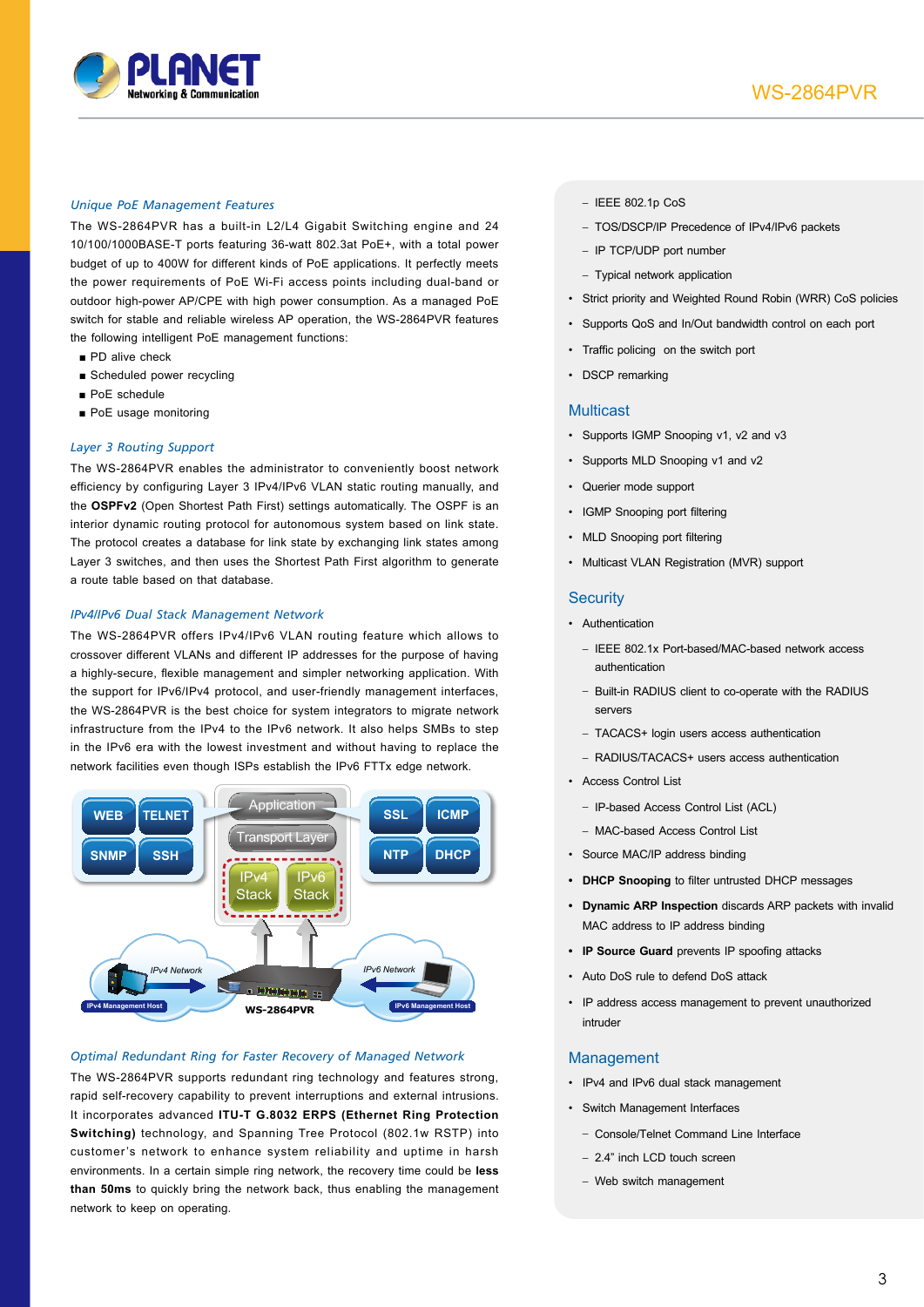



## *Optimal Redundant Ring for Faster Recovery of Managed Network*

The WS-2864PVR supports redundant ring technology and features strong, rapid self-recovery capability to prevent interruptions and external intrusions. It incorporates advanced **ITU-T G.8032 ERPS (Ethernet Ring Protection Switching)** technology, and Spanning Tree Protocol (802.1w RSTP) into customer's network to enhance system reliability and uptime in harsh environments. In a certain simple ring network, the recovery time could be **less than 50ms** to quickly bring the network back, thus enabling the management network to keep on operating.

### *Cybersecurity Network Solution to Minimize Security Risks*

The cybersecurity feature included to protect the switch management in a mission-critical network virtually needs no effort and cost to install. Both SSH and SSL protocols are utilized to provide strong protection against advanced threats. The network administrator can now construct highly-secure corporate networks with considerably less time and effort than before.

- SNMP v1, v2c, and v3 switch management
- SSH/SSL secure access
- **• IPv6** IP Address/NTP/DNS management
- • Built-in Trivial File Transfer Protocol (TFTP) client
- • BOOTP and DHCP for IP address assignment
- • System Maintenance
	- Firmware upload/download via HTTP/TFTP
	- Reset button for system reboot or reset to factory default
	- Dual Images
- DHCP Relay
- DHCP Option82
- • User Privilege levels control
- NTP (Network Time Protocol)
- • Link Layer Discovery Protocol (LLDP) and LLDP-MED
- • Network Diagnostic
	- ICMPv6/ICMPv4 Remote Ping
	- Cable Diagnostic technology provides the mechanism to detect and report potential cabling issues
- • SMTP/Syslog remote alarm
- • Four RMON groups (history, statistics, alarms and events)
- • SNMP trap for interface Linkup and Linkdown notification
- • System Log
- PLANET Smart Discovery Utility for deployment management

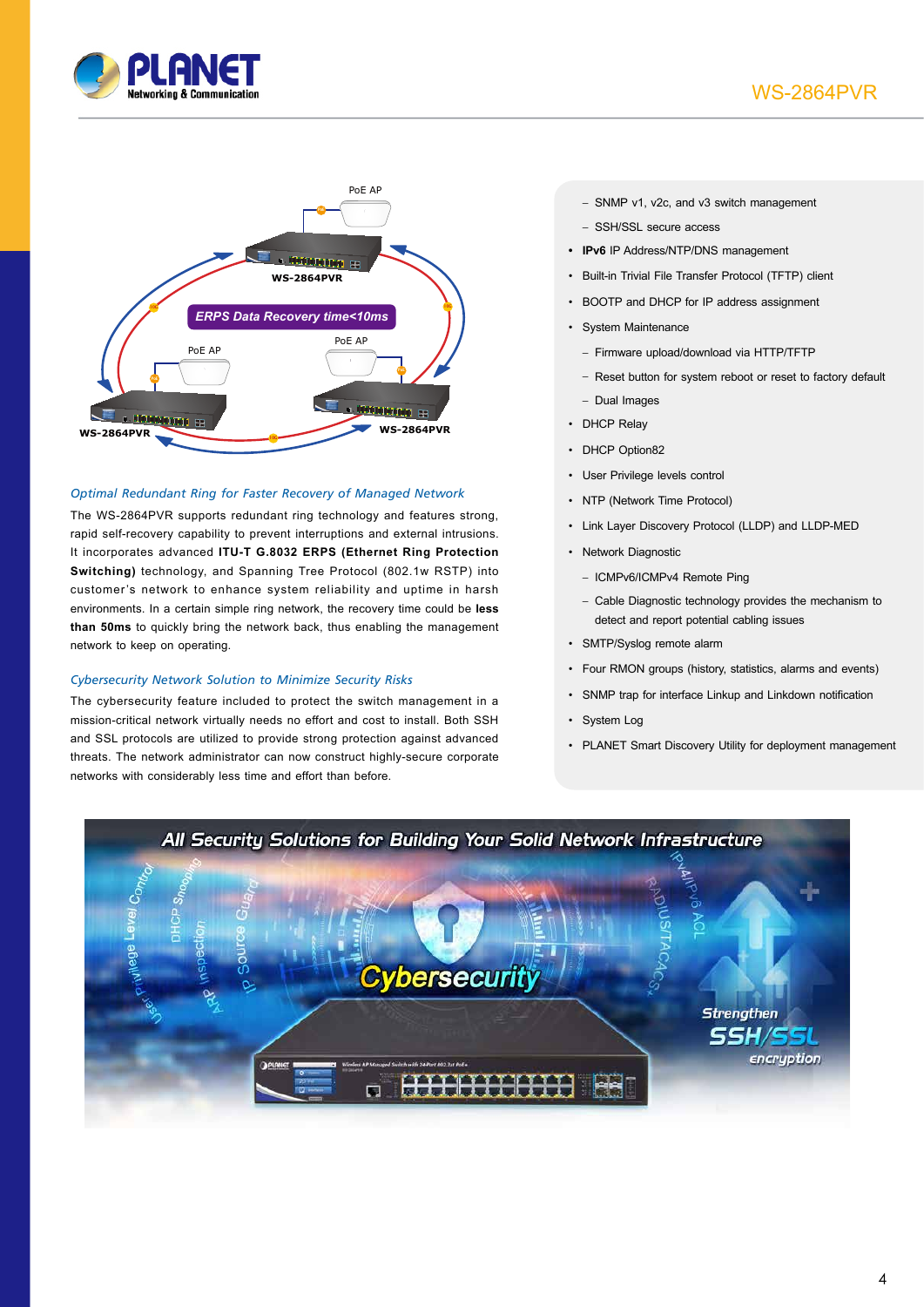

## **Applications**

## *Centralized AP Management for Enterprises*

PLANET WS-2864PVR Wireless AP Managed Switch helps service providers and IT managers control all wireless APs at the same time. The WS-2864PVR enables administrators to effectively manage wireless access points deployed in different locations. The administrator can automatically locate, configure, update and monitor all the managed APs through one single browser-based web user interface, without having to configure the wireless APs one by one.



### *Cost-effective PoE Management Solution with Smart AP Control*

The WS-2864PVR, providing 24 10/100/1000BASE-T PoE ports, in-line power interfaces and four 10 Gigabit SFP interfaces, is capable to build a secure and highly-efficient managed wireless network for the enterprises. For instance, it can work with the RADIUS server to perform a comprehensive security for wireless user authentication with powered APs.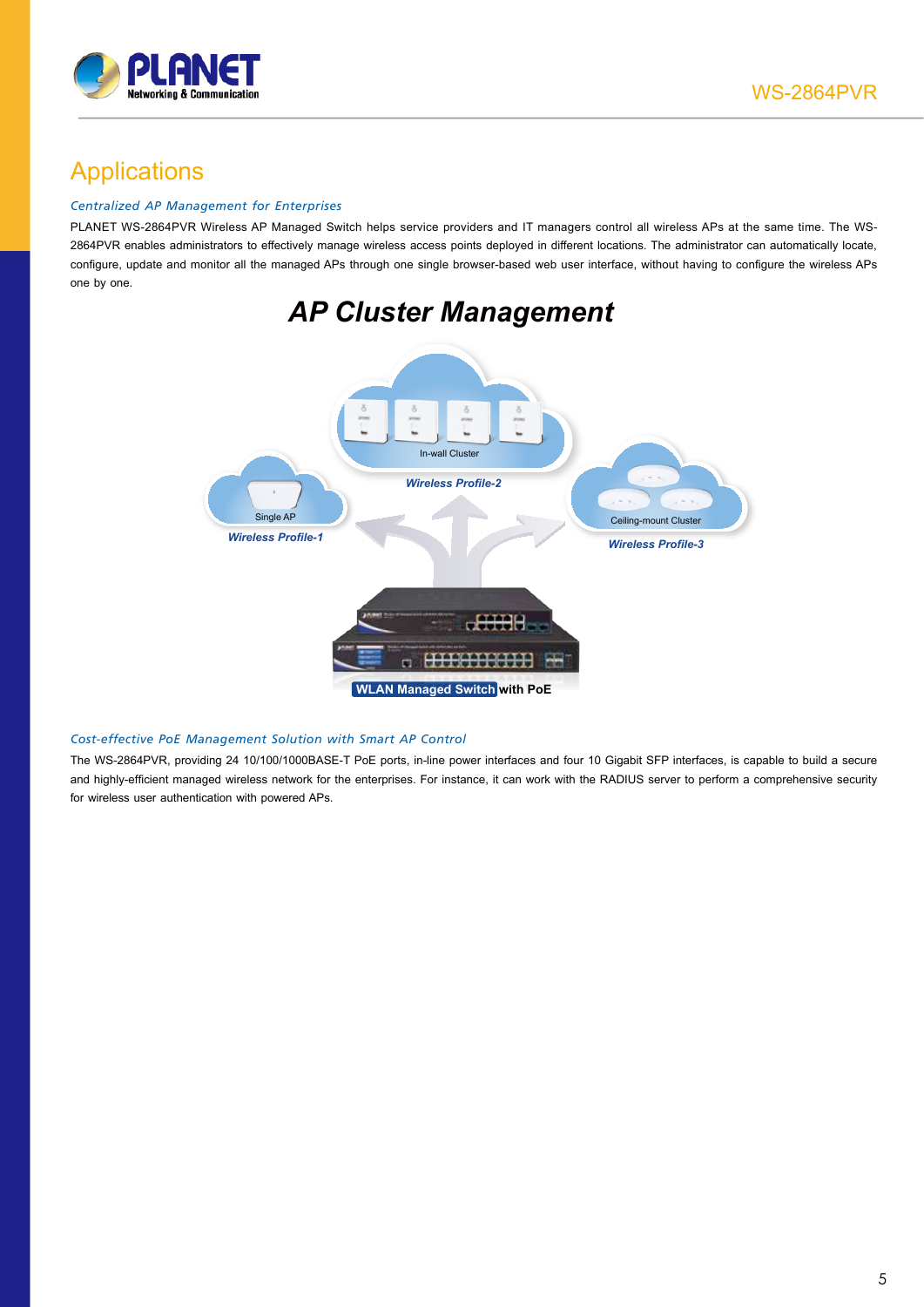

## WS-2864PVR

# **Specifications**

| Product                          | <b>WS-2864PVR</b>                                                                                                                                                                                         |
|----------------------------------|-----------------------------------------------------------------------------------------------------------------------------------------------------------------------------------------------------------|
| <b>Hardware Specifications</b>   |                                                                                                                                                                                                           |
| <b>Copper Ports</b>              | 24 10/100/1000BASE-T RJ45 auto-MDI/MDI-X ports                                                                                                                                                            |
| SFP/mini-GBIC Slots              | 4 10GBASE-SR/LR SFP+ interfaces (Port-25 to Port-28)<br>Compatible with 1000BASE-SX/LX/BX SFP transceiver                                                                                                 |
| PoE Injector Port                | 24 ports with 802.3at/af PoE injector function with Port-1 to Port-24                                                                                                                                     |
| Console                          | 1 x RJ45 serial port (115200, 8, N, 1)                                                                                                                                                                    |
|                                  | Store-and-Forward                                                                                                                                                                                         |
| <b>Switch Architecture</b>       |                                                                                                                                                                                                           |
| Switch Fabric                    | 128Gbps/non-blocking                                                                                                                                                                                      |
| Throughput                       | 95.23Mpps@ 64Bytes packet                                                                                                                                                                                 |
| <b>Address Table</b>             | 16K entries, automatic source address learning and aging                                                                                                                                                  |
| <b>Shared Data Buffer</b>        | 32Mbits                                                                                                                                                                                                   |
| <b>Flow Control</b>              | IEEE 802.3x pause frame for full duplex<br>Back pressure for half duplex                                                                                                                                  |
| Jumbo Frame                      | 10KB                                                                                                                                                                                                      |
| <b>Reset Button</b>              | < 5 sec: System reboot<br>> 5 sec: Factory default                                                                                                                                                        |
|                                  | System:                                                                                                                                                                                                   |
|                                  | SYS (Green)                                                                                                                                                                                               |
|                                  | AC/PWR (Green)                                                                                                                                                                                            |
|                                  | DC (Green)                                                                                                                                                                                                |
|                                  | Fan1/2/3 Alert (Red)                                                                                                                                                                                      |
|                                  | PoE PWR Alert (Red)                                                                                                                                                                                       |
| LED                              | PoE Ethernet Interfaces (Port-1 to Port-24):                                                                                                                                                              |
|                                  | PoE-in-use (Orange)                                                                                                                                                                                       |
|                                  | Ethernet Interfaces (Port-1 to Port-24):                                                                                                                                                                  |
|                                  | 1000 LNK/ACT (Green), 10/100 LNK/ACT (Orange)                                                                                                                                                             |
|                                  | 1/10G SFP+ Interfaces (Port-25 to Port-28):                                                                                                                                                               |
|                                  | 1G (Green), 10G (Orange)                                                                                                                                                                                  |
| <b>Power Requirements</b>        | 100~240V AC, 50/60Hz                                                                                                                                                                                      |
| Power Consumption (Full Loading) | AC: Max. 488 watts/1665.13 BTU<br>DC: Max. 36.6 watts/124.88 BTU                                                                                                                                          |
| <b>ESD Protection</b>            | 6KV DC                                                                                                                                                                                                    |
| <b>EFT Protection</b>            | 4KV                                                                                                                                                                                                       |
|                                  | 440 x 300 x 56 mm, 1.25U height                                                                                                                                                                           |
|                                  |                                                                                                                                                                                                           |
| Dimensions (W x D x H)           |                                                                                                                                                                                                           |
| Weight                           | 4675g                                                                                                                                                                                                     |
| <b>AP Management</b>             |                                                                                                                                                                                                           |
| Maximum Managed APs              | $64+$                                                                                                                                                                                                     |
| Maximum AP Groups                | 10                                                                                                                                                                                                        |
| Maximum APs per AP Group         | $64+$                                                                                                                                                                                                     |
|                                  | ■ WEP encryption security                                                                                                                                                                                 |
| AP Auto Discovery                | ■ WPA Personal / Enterprise (TKIP / AES)                                                                                                                                                                  |
|                                  | ■ WPA2 Personal / Enterprise (TKIP / AES)<br>■ Enterprise Class 802.1x                                                                                                                                    |
|                                  |                                                                                                                                                                                                           |
| AP Auto Discovery<br>Dashboard   | Supports AP auto discovery                                                                                                                                                                                |
|                                  | Summarized system overview includes online AP and activated client number                                                                                                                                 |
| <b>SSID/RF Profile</b>           | Allows multiple wireless profiles creation and maintenance                                                                                                                                                |
| <b>Cluster Management</b>        | Allows AP grouping for bulk provisioning and batch upgrading                                                                                                                                              |
| <b>Bulk AP Provisioning</b>      | Supports bulk AP provisioning with user-defined profiles                                                                                                                                                  |
| <b>Bulk AP Firmware Upgrade</b>  | Supports bulk AP firmware upgrade                                                                                                                                                                         |
| Coverage Heat Map                | Enables real signal coverage of managed AP reflecting on the uploaded zone maps                                                                                                                           |
| <b>Status Monitoring</b>         | Real-time traffic statistics reporting of AP and activated clients                                                                                                                                        |
| <b>Graphical Statistics</b>      | Real-time and historical visibility of traffic flow                                                                                                                                                       |
| Profile Backup/Restore           | Provides SSID, radio profile backup/restore                                                                                                                                                               |
| SSIDs-to-VLANs Mapping           | Allows to configure SSIDs-to-VLANs mapping in supported APs                                                                                                                                               |
|                                  | ■ Managed AP Series                                                                                                                                                                                       |
| Compatible AP Models             | ■ Smart AP E Series                                                                                                                                                                                       |
|                                  | Smart AP OE Series                                                                                                                                                                                        |
|                                  | Smart AP OW Series                                                                                                                                                                                        |
|                                  | The supported AP models may be changed after a firmware upgrade.                                                                                                                                          |
|                                  | The following AP models are classified according to their specifications:                                                                                                                                 |
| Remarks                          | [1] Managed AP Series: The AP can be managed in the "Managed AP" mode.                                                                                                                                    |
|                                  | [2] Smart AP E Series: "E" stands for "Enhanced", meaning indoor smart AP with enhanced features.                                                                                                         |
|                                  | [3] Smart AP OE Series: "OE" stands for "Outdoor Enhanced", meaning outdoor smart AP with enhanced features.<br>[4] Smart AP OW Series: "OW" stands for "Outdoor Wireless", meaning outdoor smart AP/CPE. |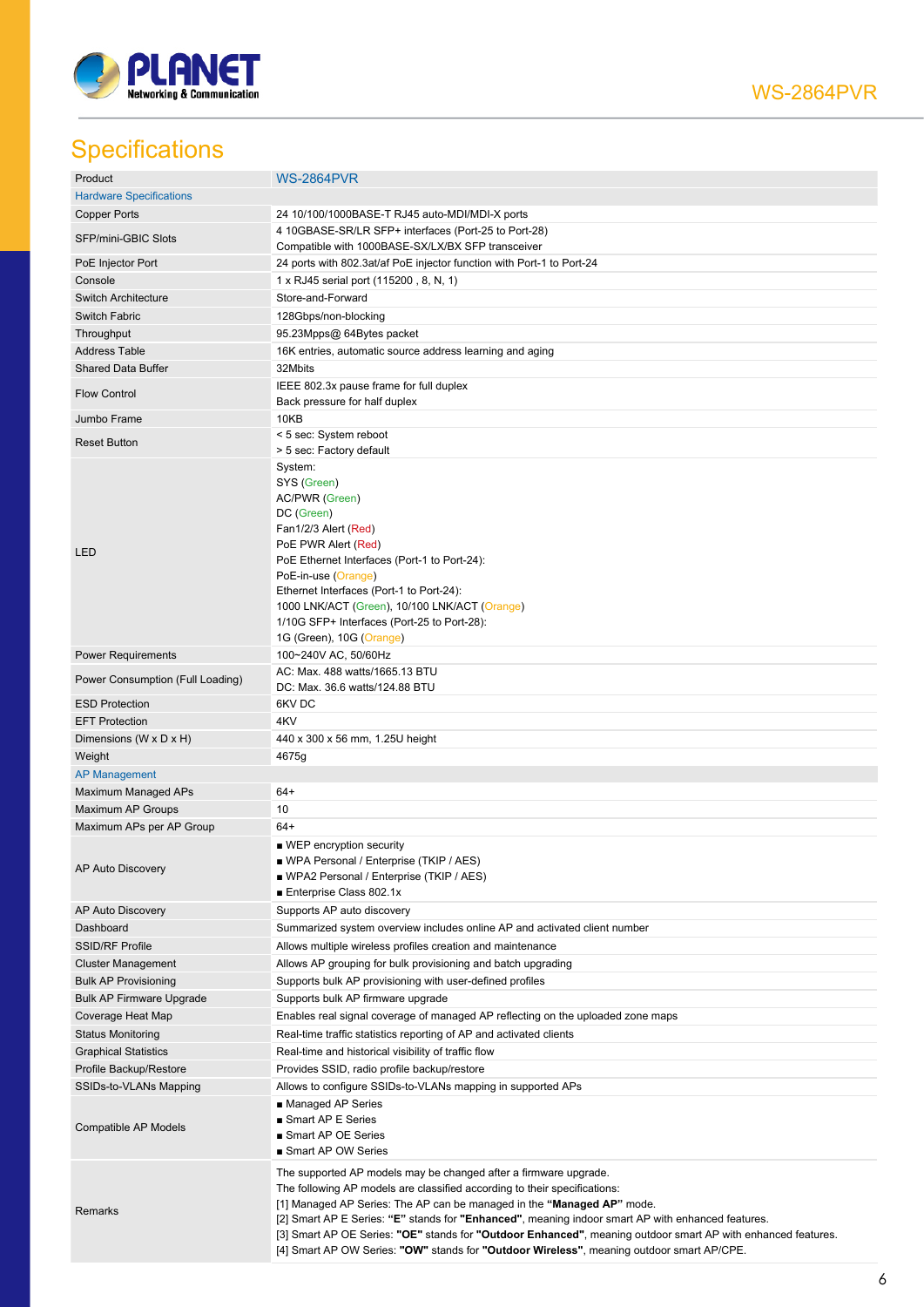

| <b>Power over Ethernet</b>         |                 |                                                                                                                                                                                                                                                                                                                                                                |
|------------------------------------|-----------------|----------------------------------------------------------------------------------------------------------------------------------------------------------------------------------------------------------------------------------------------------------------------------------------------------------------------------------------------------------------|
| PoE Standard                       |                 | IEEE 802.3at PoE Plus, PSE                                                                                                                                                                                                                                                                                                                                     |
| PoE Power Supply Type              |                 | End-span                                                                                                                                                                                                                                                                                                                                                       |
| PoE Power Output                   |                 | Per port 54V DC, max. 36 watts                                                                                                                                                                                                                                                                                                                                 |
| Power Pin Assignment               |                 | End-span: $1/2(-)$ , $3/6(+)$                                                                                                                                                                                                                                                                                                                                  |
| PoE Power Budget                   |                 | 400 watts (max.) @ 25 degrees C                                                                                                                                                                                                                                                                                                                                |
|                                    | PD @ 7 watts    | 24 units                                                                                                                                                                                                                                                                                                                                                       |
| PoE Ability                        | PD @ 15.4 watts | 24 units                                                                                                                                                                                                                                                                                                                                                       |
|                                    | PD @ 30.8 watts | 13 units                                                                                                                                                                                                                                                                                                                                                       |
| <b>Layer2 Management Functions</b> |                 |                                                                                                                                                                                                                                                                                                                                                                |
| <b>Basic Management Interfaces</b> |                 | Console; Web browser; SNMP v1, v2c                                                                                                                                                                                                                                                                                                                             |
| Secure Management Interfaces       |                 | SSH, SSL, SNMP v3                                                                                                                                                                                                                                                                                                                                              |
| Port Configuration                 |                 | Port disable/enable<br>Auto-negotiation 10/100/1000Mbps full and half duplex mode selection<br>Flow Control disable/enable                                                                                                                                                                                                                                     |
| <b>Port Status</b>                 |                 | Display each port's speed duplex mode, link status, flow control status, auto negotiation status, trunk status                                                                                                                                                                                                                                                 |
|                                    |                 | TX/RX/Both                                                                                                                                                                                                                                                                                                                                                     |
| Port Mirroring                     |                 | Many-to-1 monitor                                                                                                                                                                                                                                                                                                                                              |
| <b>VLAN</b>                        |                 | 802.1Q tag-based VLAN, up to 255 VLAN groups<br>Q-in-Q tunneling<br>Private VLAN Edge (PVE)<br>MAC-based VLAN<br>Protocol-based VLAN<br>Voice VLAN<br>MVR (Multicast VLAN Registration)<br>Up to 255 VLAN groups, out of 4095 VLAN IDs                                                                                                                         |
| Link Aggregation                   |                 | IEEE 802.3ad LACP (static trunk)<br>Supports 14 trunk groups with 4 ports per trunk                                                                                                                                                                                                                                                                            |
| QoS                                |                 | Traffic classification based, strict priority and WRR<br>8-level priority for switching<br>- Port number<br>- 802.1p priority<br>- 802.1Q VLAN tag<br>- DSCP/TOS field in IP packet                                                                                                                                                                            |
| <b>IGMP Snooping</b>               |                 | IGMP (v1/v2/v3) Snooping, up to 255 multicast groups<br>IGMP Querier mode support                                                                                                                                                                                                                                                                              |
| <b>MLD Snooping</b>                |                 | MLD (v1/v2) Snooping, up to 255 multicast groups<br>MLD Querier mode support                                                                                                                                                                                                                                                                                   |
| <b>Access Control List</b>         |                 | IP-based ACL/MAC-based ACL<br>Up to 256 entries                                                                                                                                                                                                                                                                                                                |
| <b>Bandwidth Control</b>           |                 | Per port bandwidth control<br>Ingress: 100Kbps~1000Mbps<br>Egress: 100Kbps~1000Mbps                                                                                                                                                                                                                                                                            |
| <b>SNMP MIBs</b>                   |                 | <b>RFC 1213 MIB-II</b><br><b>RFC 2863 IF-MIB</b><br>RFC 1493 Bridge MIB<br>RFC 1643 Ethernet MIB<br>RFC 2863 Interface MIB<br>RFC 2665 Ether-Like MIB<br>RFC 2737 Entity MIB<br>RFC 2819 RMON MIB (Groups 1, 2, 3 and 9)<br>RFC 2618 RADIUS Client MIB<br>RFC 3411 SNMP-Frameworks-MIB<br>IEEE 802.1X PAE<br><b>LLDP</b><br>MAU-MIB<br>Power over Ethernet MIB |
| <b>Layer 3 Functions</b>           |                 |                                                                                                                                                                                                                                                                                                                                                                |
| IP Interfaces                      |                 | Max. 128 VLAN interfaces                                                                                                                                                                                                                                                                                                                                       |
| <b>Routing Table</b>               |                 | Max. 128 routing entries                                                                                                                                                                                                                                                                                                                                       |
| <b>Routing Protocols</b>           |                 | IPv4 OSPFv2<br>IPv4 hardware static routing<br>IPv6 hardware static routing                                                                                                                                                                                                                                                                                    |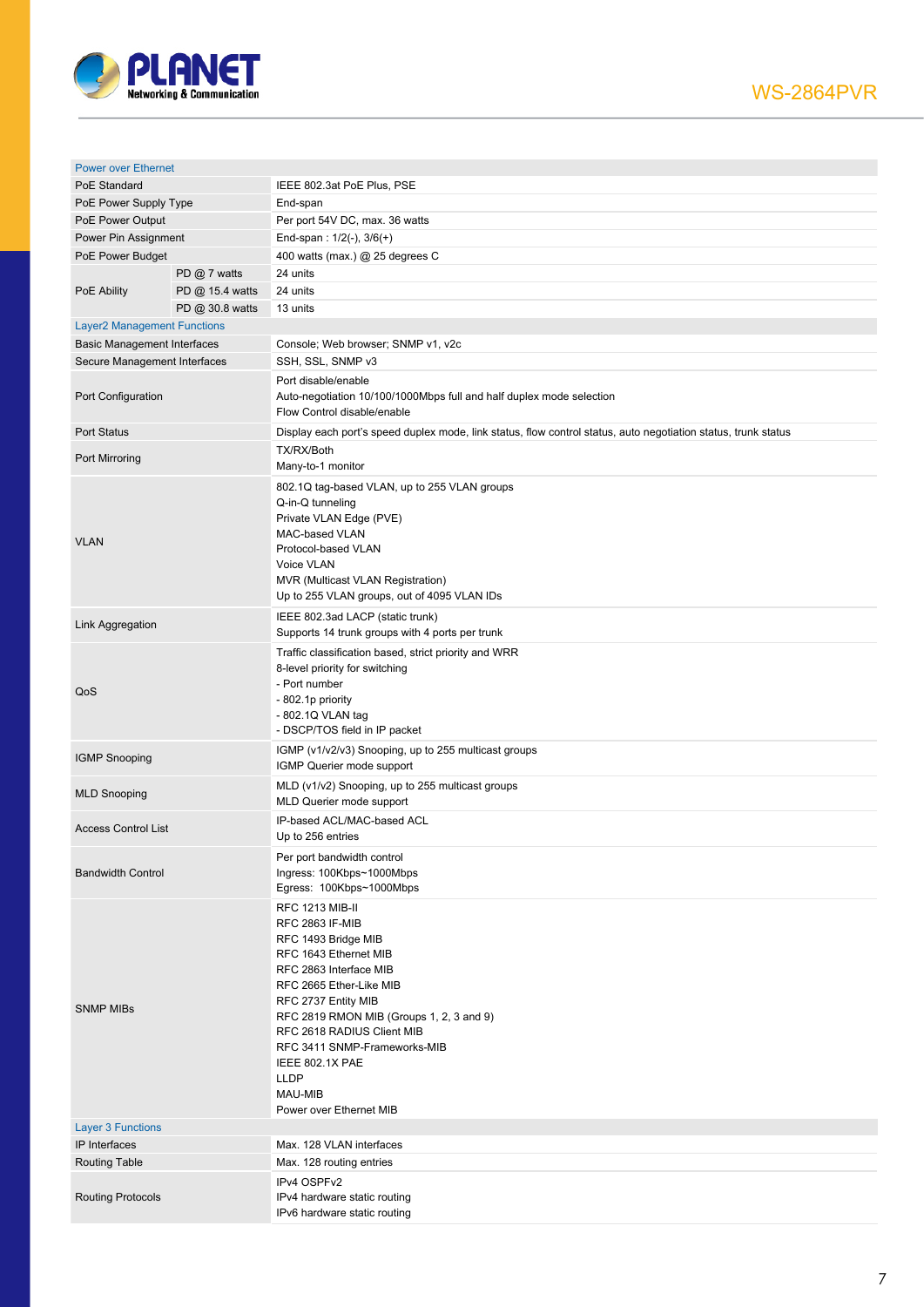

| <b>Standards Conformance</b> |                                                   |  |
|------------------------------|---------------------------------------------------|--|
| <b>Requlatory Compliance</b> | FCC Part 15 Class A, CE                           |  |
|                              | IEEE 802.3 10BASE-T                               |  |
|                              | IEEE 802.3u 100BASE-TX                            |  |
|                              | IEEE 802.3z 1000BASE-SX/LX                        |  |
|                              | IEEE 802.3ab 1000BASE-T                           |  |
|                              | IEEE 802.3ae 10Gb/s Ethernet                      |  |
|                              | IEEE 802.3x flow control and back pressure        |  |
|                              | IEEE 802.3ad port trunk with LACP                 |  |
|                              | IEEE 802.1D Spanning Tree Protocol                |  |
|                              | IEEE 802.1w Rapid Spanning Tree Protocol          |  |
|                              | IEEE 802.1s Multiple Spanning Tree Protocol       |  |
|                              | IEEE 802.1p Class of Service                      |  |
|                              | IEEE 802.1Q VLAN tagging                          |  |
|                              | IEEE 802.1x Port Authentication Network Control   |  |
| <b>Standards Compliance</b>  | IEEE 802.1ab LLDP                                 |  |
|                              | IEEE 802.3af Power over Ethernet                  |  |
|                              | IEEE 802.3at Power over Ethernet Plus             |  |
|                              | RFC 768 UDP                                       |  |
|                              | RFC 793 TFTP                                      |  |
|                              | <b>RFC 791 IP</b>                                 |  |
|                              | RFC 792 ICMP                                      |  |
|                              | <b>RFC 2068 HTTP</b>                              |  |
|                              | RFC 1112 IGMP v1                                  |  |
|                              | RFC 2236 IGMP v2                                  |  |
|                              | RFC 3376 IGMP v3                                  |  |
|                              | RFC 2710 MLD v1                                   |  |
|                              | FRC 3810 MLD v2                                   |  |
|                              | RFC 2328 OSPF v2                                  |  |
| <b>Environments</b>          |                                                   |  |
| Operating                    | Temperature: $0 \sim 50$ degrees C                |  |
|                              | Relative Humidity: $5 \sim 95\%$ (non-condensing) |  |
| Storage                      | Temperature: $-10 \sim 70$ degrees C              |  |
|                              | Relative Humidity: $5 \sim 95\%$ (non-condensing) |  |

# Ordering Information

Wireless AP Managed Switch with 24-Port 802.3at PoE + 4-Port 10G SFP+ + LCD Touch Screen and 48VDC<br>
Note that Research Screen and ABVDC Redundant Power

## Related Products

| <b>WAPC-500</b>     | Enterprise-class Wireless LAN Controller supporting up to 500 APs (4 10/100/1000T LAN, LCD)  |
|---------------------|----------------------------------------------------------------------------------------------|
| <b>WAPC-1000</b>    | Enterprise-class Wireless LAN Controller supporting up to 1000 APs (4 10/100/1000T LAN, LCD) |
| <b>WAPC-1232HP</b>  | Wireless AP Controller with 8-Port 802.3at PoE+                                              |
| <b>WS-1232P</b>     | Wireless AP Managed Switch with 8-Port 802.3at PoE + 2-Port 10G SFP+                         |
| Smart AP Control    | PLANET Smart Wireless AP Controller Software                                                 |
| CS-950              | UTM Content Security Gateway                                                                 |
| WDAP-C7200E         | 1200Mbps 802.11ac Dual Band Ceiling-mount Wireless Access Point                              |
| WNAP-C3220E         | 2.4GHz 300Mbps 802.11n Ceiling-mount Wireless Access Point                                   |
| <b>WNAP-W2200UE</b> | 2.4GHz 300Mbps 802.11n In-Wall Wireless Access Point w/USB Charger                           |
| WDAP-W7200AC        | 1200Mbps 802.11ac Dual Band Wall-mount Wireless Access Point                                 |
| WNAP-C3220A         | 2.4GHz 300Mbps 802.11n Ceiling-mount Wireless Access Point                                   |
| <b>WNAP-W2201A</b>  | 2.4GHz 300Mbps 802.11n In-Wall Wireless Access Point                                         |
| WDAP-802AC          | 1200Mbps Dual Band 802.11ac Outdoor Wireless AP                                              |
| WDAP-702AC          | 1200Mbps Dual Band 802.11ac Outdoor Wireless AP                                              |
| <b>WAP-252N</b>     | 2.4GHz 802.11n 300Mbps Outdoor Wireless AP                                                   |
| <b>WBS-200N</b>     | 2.4GHz 300Mbps 802.11n Outdoor Wireless CPE                                                  |
| <b>WBS-202N</b>     | 2.4GHz 300Mbps 802.11n Outdoor Wireless CPE                                                  |
| <b>WAP-552N</b>     | 5GHz 802.11a/n 300Mbps Outdoor Wireless AP                                                   |
| <b>WBS-502N</b>     | 5GHz 300Mbps 802.11n Outdoor Wireless CPE                                                    |
| <b>WBS-502AC</b>    | 5GHz 900Mbps 802.11ac Outdoor Wireless CPE                                                   |